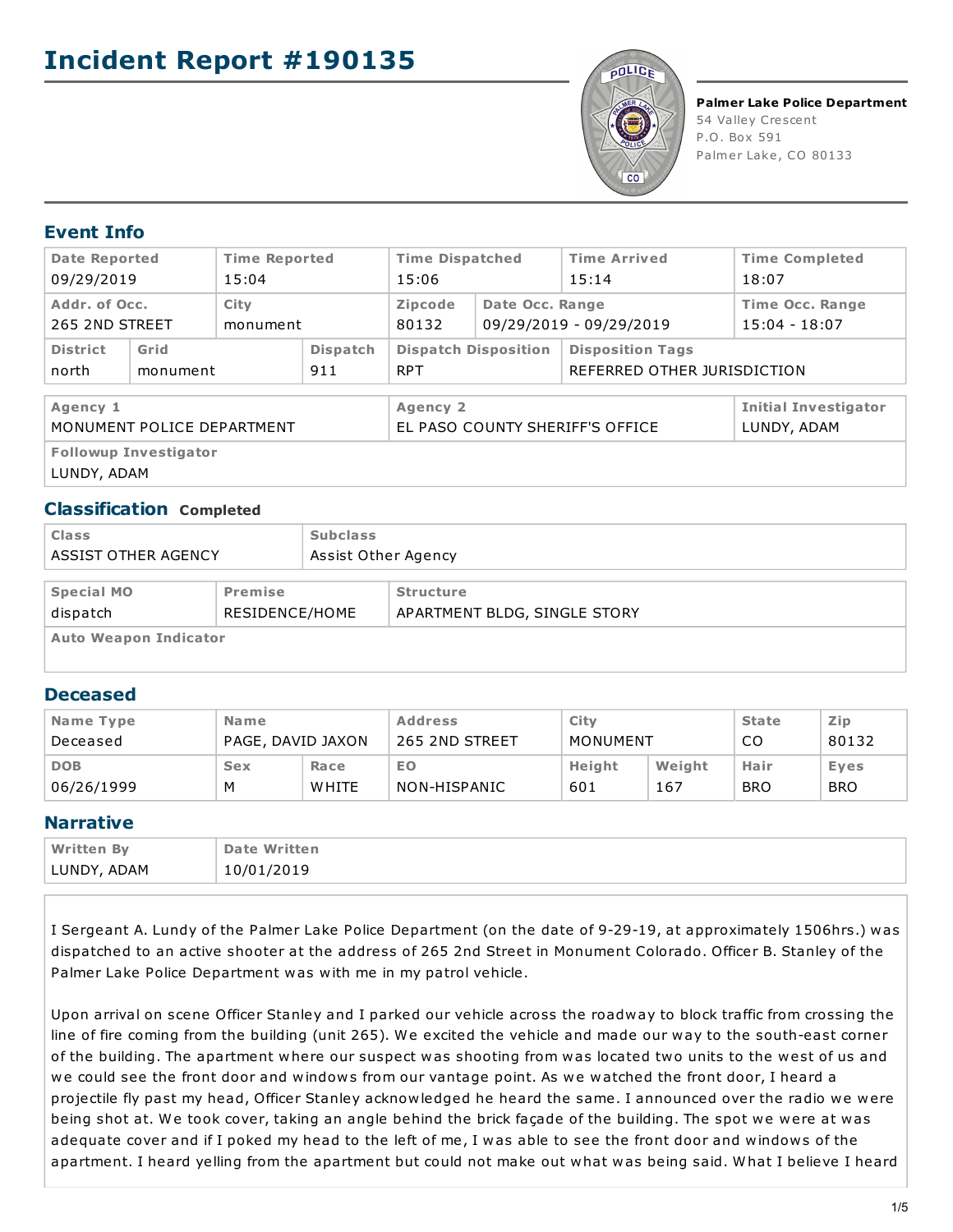at first was the male shooter saying, "you thought I was joking". The rest of the yelling was indeterminable.

Officer Stanley and I stayed in this position and maintained front door containment of the scene. As I stood in my position, bullets remained fired in my direction. Every ten to fifteen seconds I would hear another one fly by. The shots got closer to my position when the suspect realized where we were. He began to shoot the tree directly next to me, hitting it several times and knocking leaves from the limbs in the process. Presumably, once the suspect realized he was not able to hit us he began to shoot at the El Paso County (EPSO) Deputy's vehicle as well as my patrol vehicle. A bullet struck the passenger window of the EPSO car and shattered it out completely. More bullets struck both vehicles along the side of the EPSO vehicle and hitting the windshield of my vehicle twice. There are two holes in my front windshield as a result.

As this was happening the suspect (presumably) put down his rifle and began to strike the front door and windows with a baseball bat. At this time, I moved over periodically to see if I could gain visual on our suspect. I could not see the suspect fully but could see every strike from the bat as he broke all the glass out of the front of the apartment. This continued for a few minutes and the shooting began again. I conferred briefly with the EPSO deputy on scene who was positioned on the north-east corner watching the rear door to the apartment. We spoke about the fact this was a deadly force situation and agreed together it was. We spoke about a game plan if he came out of the front door we would be forced to engage with lethal force until the threat was no longer present. In agreement we stayed at our respective vantages. The suspect inside now switched to shooting in the rear of the apartment towards the deputies on the north-east corner. From what I could hear and see the bullets were hitting a dumpster near the deputies but were not reaching the deputies location. The suspect continued switching from the front and rear of the apartment as well as from shooting to smashing the inside of the home.

As the suspect switched to the bat I would look out, trying to see more of what was happening. While watching the front door and seeing the bat smash over and again through the now severely damaged door, the suspect threw the bat out the front door landing a short way in front of it. He had a second bat however and began to smash the inside of the home with this one. As I watched I noticed the suspect placing a ladder in front of the broken door and milk crate in front of the window. I announced over the radio the suspect appeared to be barricading himself in the home. The barricade did not stay in place for long as he continued to smash things with his bat, knocking the barricade from the door and window.

I relayed to the EPSO units we needed to evacuate the rest of the building. This was accomplished in quick fashion by several units now on scene. I instructed units on the west side of the building to clear out that entire side as there was now a crowd of civilians gathered and presenting an unsafe backing concern, should the suspect exit the building and force myself and Officer Stanley to engage him with lethal force. Officer B. Bartter of the Palmer lake Police Department arrived on scene and asked me where he was needed. I instructed him to go to the west side of the building and clear everyone out of harms way. Officer Bartter did so and then took a vantage point to the south of the apartment in a spot where he had view of the front door and windows. I instructed him to relay to me if the suspect exited the building and if so, what he may be carrying.

We stayed in our position while the suspect continued shooting at us and the deputies in the rear. The EPSO Special Weapons And Tactics (SWAT) team arrived on scene and relieved the deputies on the rear side of the home. The EPSO was given control of the scene at this time. While SWAT members relieved the units surrounding the building, we remained in position. The EPSO BearCat (armored vehicle) arrived on scene and parked on the south side facing the front door. Finally, Officer Stanley and I were met by a SWAT member and that deputy took my position. I asked where I was needed next and was instructed to again clear the west side of the building as there were still onlookers in the path of potential fire. Officer Stanley and I backed out of our position and made our way to my patrol vehicle. My vehicle was still in the line of fire, so I crept to the driver side while Officer Stanley stayed in a safe position. I gained control of my vehicle and picked Officer Stanley up. We headed northbound to get to the west side of the building. As we pulled away, we heard over the radio the suspect exited the building wielding a machete. As this was aired, we heard 6-7 (believed to be) gun shots. It was aired over the radio shots were fired at the suspect, but he went back into the home.

The SWAT team went to an encrypted channel and we were no longer able to hear their actions. We made our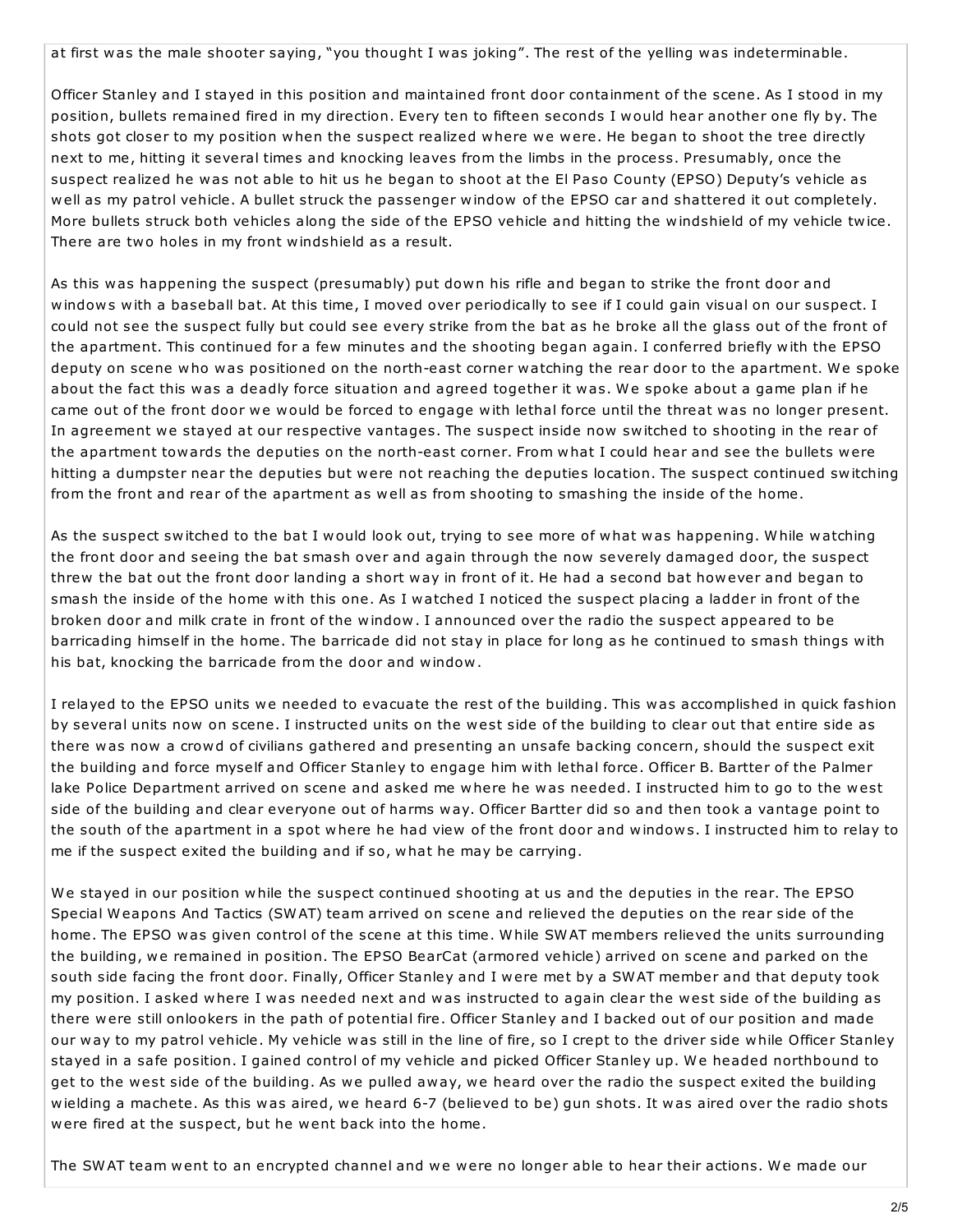way to the west side of the building and cleared the last few onlookers out of harms way. At this time, I heard two more loud bangs coming from the direction of the building. These bangs I believe were flash bangs deployed by the SWAT team as they entered the building. The scene went quiet and Officer Stanley and I remained at the intersection on the west side of the building until the all clear was given. It was later relayed to us the suspect was deceased as a result of the deadly force action engaging the SWAT team. As we remained on perimeter containment Officer Bartter told me his vehicle had been struck twice in the windshield as well. Upon being relieved of containment at the scene we were all instructed to report to the Monument Police Department building for interviews and debriefing. At Monument Station our vehicles were taken to be photographed. The Colorado Springs Police Department (CSPD) Detectives were on scene. CSPD oversaw investigating this event. Both of my Officers and I were interviewed individually in the Monument interrogation room. These interviews were recorded. After our interviews we were given permission to clear.

## **Supplemental Narrative**

| <b>Written By</b> | <b>Date Written</b> |
|-------------------|---------------------|
| LUNDY, ADAM       | 10/08/2019          |

On September 29, 2019, at approximately 1510 hours, I, Officer B. Bartter with the Palmer Lake Police Department was driving on Hwy 105 heading to my office to start my shift. As I was passing under the railroad bridge, I observed Sgt Lundy in Palmer Lake unit 1801 driving Code 3 (lights and siren) towards Monument.

As I was not in uniform, I continued to my office. Once there, I heard Sgt Lundy advising a subject was actively shooting at him on the office radio which was tuned to EPSO Channel 1. I quickly got dressed in uniform and prepared my car. Once I was logged in on the Mobile Data Computer (MDC), I headed to Sgt Lundy's location at the intersection of 2nd Street and Adam's Street in Monument.

Upon arrival, I observed Sgt Lundy's vehicle parked across the road in a manner to prevent people from driving past it. I used my vehicle to fill a gap in the road to his vehicles driver's side. I saw Sgt Lundy in a position of cover near the wall of 285 2nd St. I quickly approached him and was informed the male was shooting out of both the front and rear of his apartment. Sgt Lundy also said he thought the suspect was using a "Pellet" Gun, but he was not sure. He pointed out how the suspect had shot the passenger window out of one of the EPSO vehicle's on scene.

Sgt Lundy advised he was concerned because there were several civilians near the corner of 2nd Street and Jefferson (directly to the west of his location) who would be in his line of fire if the suspect exited his apartment. Sgt Lundy requested I drive around the containment area and advise the civilians to take appropriate cover away from the incident. I returned to my vehicle and drove safely around the containment stopping by a fire truck which was blocking traffic from entering the containment area from the west. I advised about  $8 - 10$  civilians they were in a very bad location and ordered them to move to a safe area.

After clearing out the civilians, I crossed 2nd street and took up a covered location behind a tree to the southwest of the suspects apartment. I maintained this location in case the suspect came out of his apartment and started heading west before being confronted by officers closer to his apartment. While there, I had to keep waiving the civilians I had warned earlier to stay safely out of the line of fire.

At approximately 1626 hours, EPSO Sgt Hess advised me to move out once the "Bear" (EPSO Armored Response Vehicle) got into position in front of the suspects house. At about 1627 hours, the Bear assumed position in front of the residence, and I returned to my patrol vehicle. It was then one of the Tri-Lakes Firemen who was assisting with containment pointed out two impact points on the passenger side of my patrol vehicle windshield. The suspect had probably shot my vehicle while it was parked next to Sgt Lundy's vehicle at the corner of 2nd St and Adam's St. I had not heard any impacts on the vehicle while I was inside.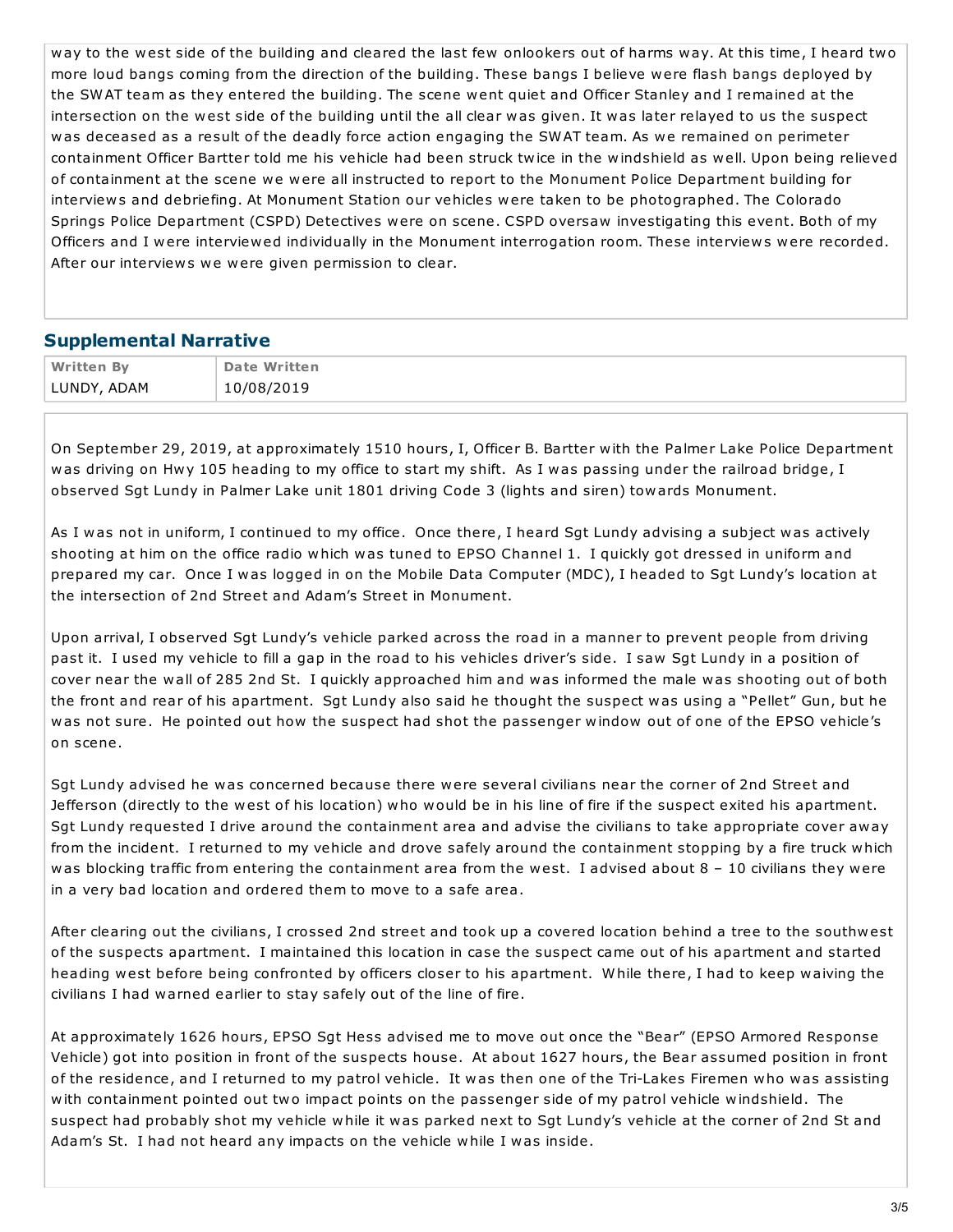I maintained a position to keep containment until the situation was resolved by EPSO members.

I have nothing further to add at this time.

#### **Supplemental Narrative**

| <b>Written By</b> | <b>Date Written</b> |
|-------------------|---------------------|
| VANDERPOOL, JASON | 10/08/2019          |

Supplemental Report CR #19-0135 09/29/2019 Reserve Officer Brett Stanley – 5P55

On 09/29/2019 at approx. 1502 hrs., I was with Sgt. Lundy at the Palmer Lake Police Department building when we heard a call for cover with Monument PD for a shots fired call at 265 2nd St..

We responded immediately to the scene and while in route, I relayed call note information from our mdt to Sgt. Lundy, who was driving. I told him the location of the call was the same as a call we had covered Monument PD on earlier in the day around 0845 hrs. on a disturbance involving a 20 year old male named David Page (unk. Dob).

Upon arrival we knew it was safest to approach the residence from the east side just off of 2nd St.. We also heard on the radio that someone inside the residence, later found to be Page, was shooting out the front windows and possibly the door of the home at cars on 2nd St. and into the park across the and to the south side of the street. There were two El Paso County Sheriff Deputies (unknown which units) who arrived at the same time right in front of us. Along with the Deputies we utilized our patrol vehicles to partially block 2nd street at Adams street. Sgt. Lundy and I then quickly followed the deputies to the east side of the 4-plex building to the front door area of 285 2nd St. and met up with Cpl. Stewart, who was already on scene.

Cpl. Stewart was on the telephone as the deputies, Sgt. Lundy, and I, as we took cover on the east side of the building. The deputies said they would cover the north side of the building, which also opened up to a large grassy area with exposure to several other buildings and to 3rd St., while Sgt. Lundy and I covered the front (south) side of the building.

Sgt. Lundy and I told the deputies we had been on scene earlier and gave them a quick idea of what we may be dealing with. Sgt. Lundy and I then went around the front side of the building to see if we could see inside of 265 2nd St and try to contact Page. As we were scouting out the scene to make sure it was safe to approach, I heard the sound of a possible firearm and the whizzing sound of a fired round pass right past my left cheek and ear. It sounded like a muffled or smaller caliber weapon, but I could not be sure. I immediately told Sgt. Lundy we needed to retreat, as he was actively shooting at us and we quickly found cover on the southeast corner of the building. I relayed this information to the deputies and shots continued to be fired in our direction from the front of 265 2nd St.. As Sgt. Lundy and I held our cover and relayed information, the deputies held cover on the northeast corner of the building and attempted to direct more units coming on scene to set up a perimeter and to eventually stop traffic from coming into the area.

As the shots continued every 5 – 10 seconds, I could hear the rounds hit the tree only a few feet from us as well as the sidewalk on 2nd St. I do not remember to total number of rounds, as they continued in this manner for several minutes and almost seemed to be getting slightly closer to Sgt. Lundy and I. Eventually, the right-side front passenger window of one to the deputy's patrol cars was shattered by projectiles that we assumed were either from a very high-powered pellet gun or possibly a .22 caliber rifle. The rounds continued to be fired off and on every few minutes in our direction and occasionally out the back windows of the residence. There were also a few moments when I could hear Page hitting the windows on the front side with what was most likely a baseball bat that he later tossed out the front window and onto 2nd St..

The deputies on the northeast corner assisted in evacuating residence of the complex to safety and I remember